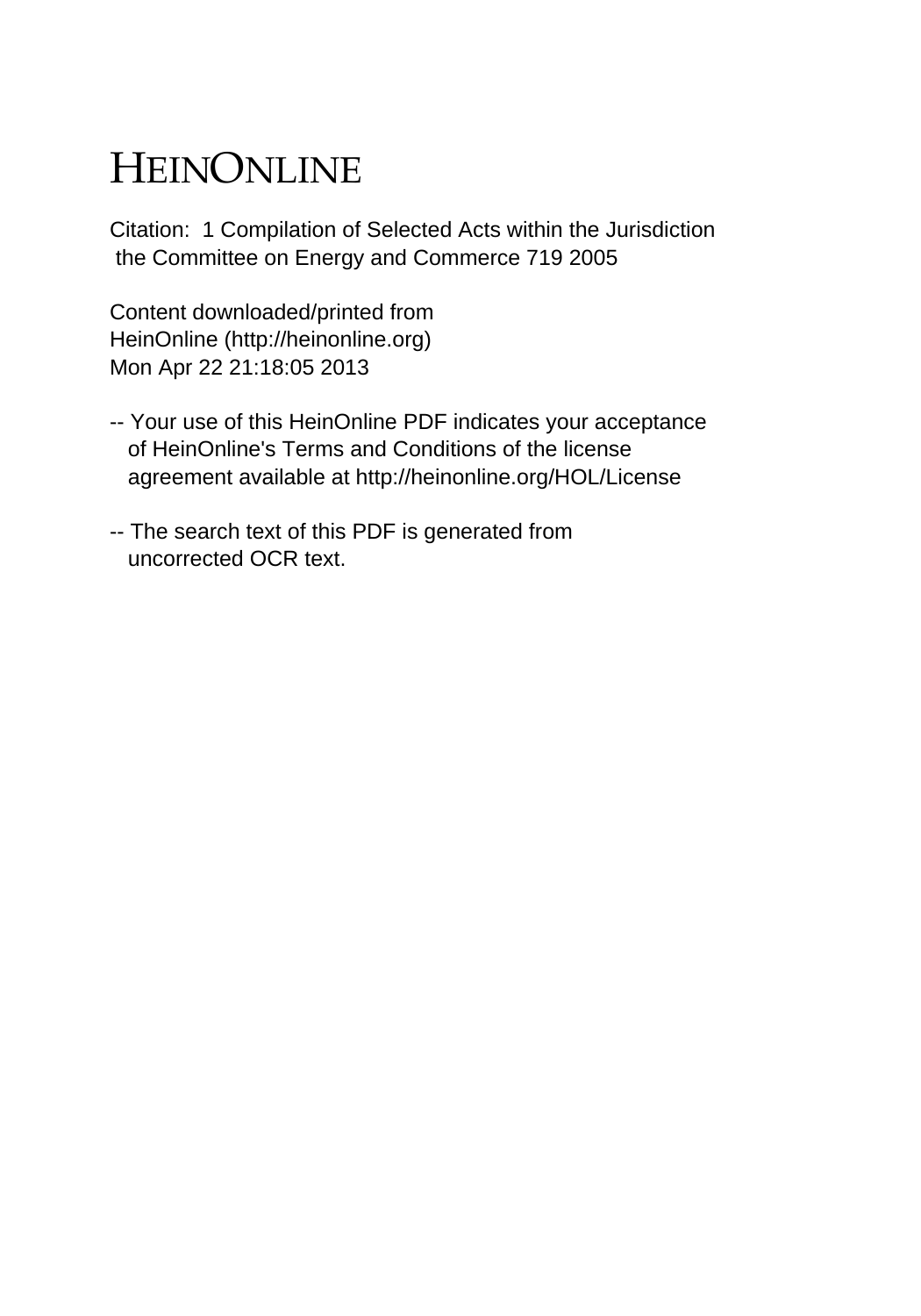## TITLE 10-ARMED FORCES

### **[§ 2281]**

## **Subtitle A- General Military Law**

\* **\* \* \* \* \* .\***

# **PART TV-SERVICE, SUPPLY, AND PROCUREMENT**

 $\ast$ 

sk.

 $\mathbf{\hat{x}}$ 

×

## CHAPTER 136-PROVISIONS **RELATING** TO SPECIFIC PROGRAMS

Sec.

sk.

sk.

**2281.** Global Positioning System.

×

## § 2281. Global Positioning System<sup>1</sup>

 $\ast$ 

(a) SUSTAINMENT AND OPERATION FOR MILITARY **PURPOSES.-** The Secretary of Defense shall provide for the sustainment of the

#### **SEC. 1074. SUSTAINMENT AND OPERATION OF THE GLOBAL POSITIONING SYSTEM.**

(a) FINDINGs.-Congress makes the following findings: (1) The Global Positioning System (consisting of a constellation of satellites and associated facilities capable of providing users on earth with a highly precise statement of their location on earth) makes significant contributions to the attainment of the national security and<br>foreign policy goals of the United States, the safety and efficiency of international transpor-<br>tation, and the economic growth,

tary forces and to the protection of the national security interests of the United States. (3) In addition to having military uses, the Global Positioning System has essential civil,

commercial, and scientific uses.

(4) As a result of the increasing demand of civil, commercial, and scientific users of the Global Positioning System-

(A) there has emerged in the United States a new commercial industry to provide Global Positioning System equipment and related services to the many and varied users of the system; and

(B) there have been rapid technical advancements in Global Positioning System equipment and services that have contributed significantly to reductions in the cost of the Global Positioning System and increases in the technical capabilities and availability of the system for military uses. (5) It is in the national interest of the United States for the United States-

(A) to support continuation of the multiple-use character of the Global Positioning System;

(B) to promote broader acceptance and use of the Global Positioning System and the technological standards that facilitate expanded use of the system for civil purposes;

 $(C)$  to coordinate with other countries to ensure (i) efficient management of the electromagnetic spectrum used by the Global Positioning System, and (ii) protection of that poetrum in order to prevent disruption of signa

Continued

719

**<sup>1</sup>** Section 1074 of the National Defense Authorization Act for Fiscal Year 1998 (Public Law 105-85; 10 **U.S.C.** 2281 note; 111 Stat. 1907) provides: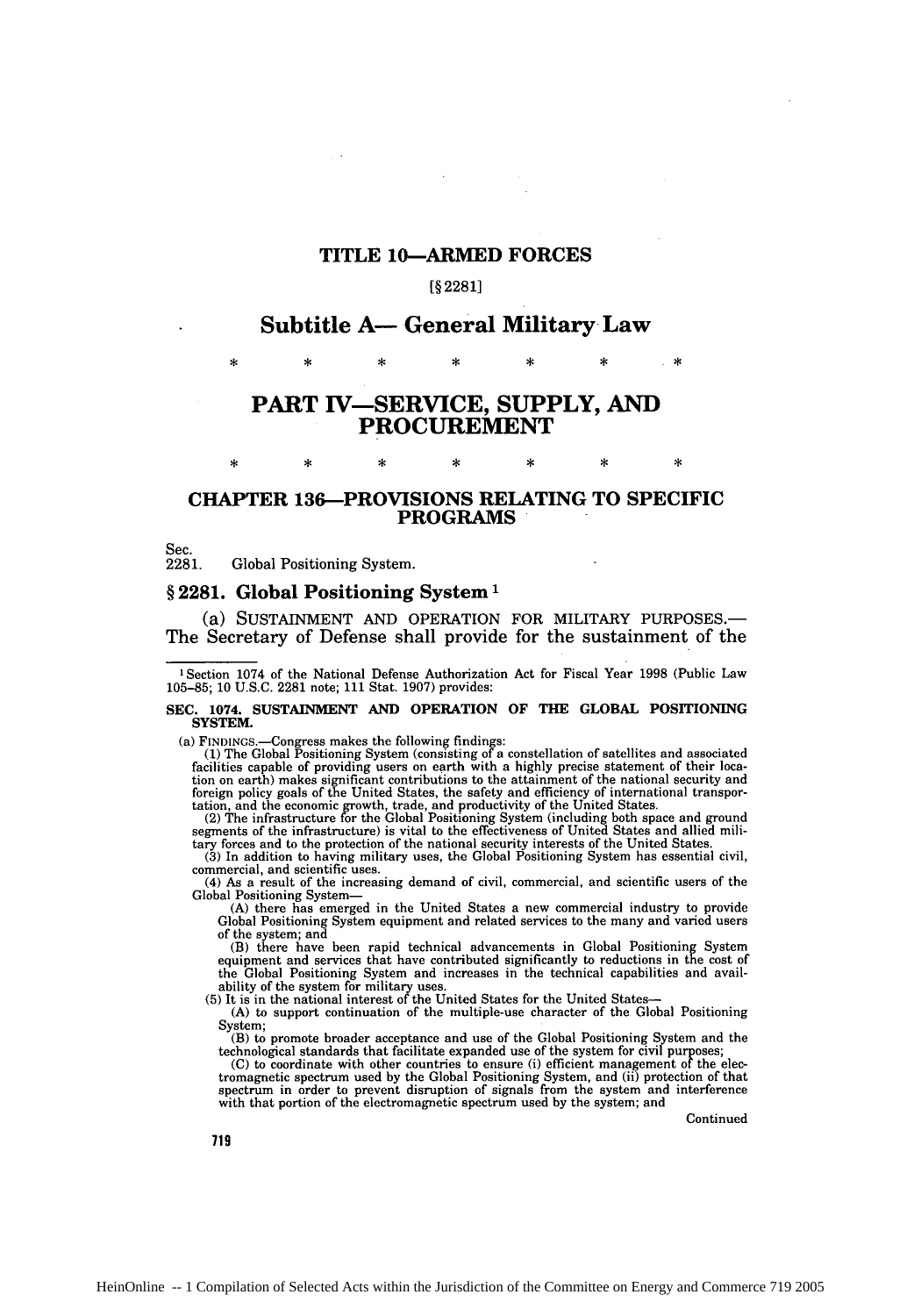capabilities of the Global Positioning System (hereinafter in this section referred to as the "GPS"), and the operation of basic GPS services, that are beneficial for the national security interests of the United States. In doing so, the Secretary shall—

(1) develop appropriate measures for preventing hostile use of the GPS so as to make it unnecessary for the Secretary to use the selective availability feature of the system continuously while not hindering the use of the GPS by the United States and its allies for military purposes; and<br>(2) ensure that United States armed forces have the capa-

bility to use the GPS effectively despite hostile attempts to prevent the use of the system by such forces.

(b) SUSTAINMENT AND OPERATION FOR CIVILIAN PURPOSES.—The Secretary of Defense shall provide for the sustainment and operation of the GPS Standard Positioning Service for peaceful civil, commercial, and scientific uses on a continuous worldwide basis free of direct user fees. In doing so, the Secretary-

**(1)** shall provide for the sustainment and operation of the GPS Standard Positioning Service in order to meet the performance requirements of the Federal Radionavigation Plan prepared jointly by the Secretary of Defense and the Secretary of Transportation pursuant to subsection (c);

(2) shall coordinate with the Secretary of Transportation regarding the development and implementation by the Government of augmentations to the basic GPS that achieve or enhance uses of the system in support of transportation;

(3) shall coordinate with the Secretary of Commerce, the United States Trade Representative, and other appropriate officials to facilitate the development of new and expanded civil and commercial uses for the GPS;

(4) shall develop measures for preventing hostile use of the **GPS** in a particular area without hindering peaceful civil use of the system elsewhere; and

(5) may not agree to any restriction on the Global Positioning System proposed by the head of a department or agency of the United States outside the Department of Defense in the exercise of that official's regulatory authority that would adversely affect the military potential of the Global Positioning System.

(c) FISCAL YEAR 1998 PROHIBITION **OF** SUPPORT **OF FOREIGN** SYSTEM.-None of the funds authorized to be appropriated under this Act may be used to support the operation and mainte- nance or enhancement of a satellite navigation system operated by a foreign country.

<sup>(</sup>D) to encourage open access in all international markets to the Global Positioning System and supporting equipment, services, and techniques.<br>(b) INTERNATIONAL COOPERATION—Congress urges the President to promote the secur

the United States and its allies, the public safety, and commercial interests by taking the following steps:

<sup>(1)</sup> Undertaking a coordinated effort within the executive branch to seek to establish the Global Positioning System, and augmentations to the system, as a worldwide resource.<br>(2) Seeking to enter into international agreeme

<sup>(2)</sup> Seeking to enter into international agreements to establish signal and service standards that protect the Global Positioning System from disruption and interference.

<sup>(3)</sup> Undertaking efforts to eliminate any barriers to, and other restrictions of foreign governments on, peaceful uses of the Global Positioning System.

<sup>(4)</sup> Requiring that any proposed international agreement involving nonmilitary use of the<br>Global Positioning System or any augmentational agreement involving nonmilitary use of the<br>Global Positioning System or any augmentat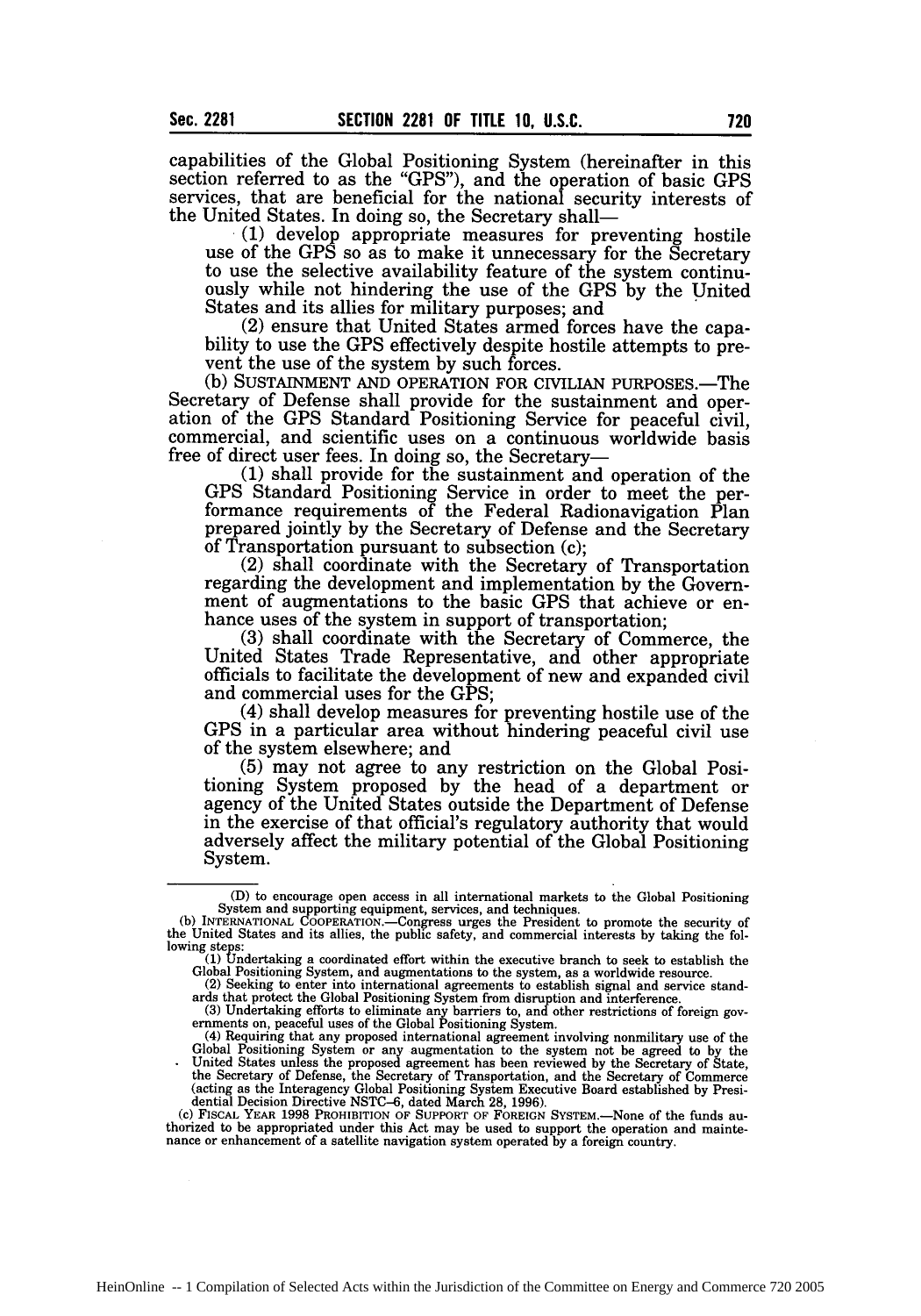(c) FEDERAL RADIONAVIGATION PLAN.-The Secretary of Defense and the Secretary of Transportation shall jointly prepare the Federal Radionavigation Plan. The plan shall be revised and updated not less often than every two years. The plan shall be prepared in accordance with the requirements applicable to such plan as first prepared pursuant to section 507 of the International Maritime Satellite Telecommunications Act (47 U.S.C. 756). The plan, and any amendment to the plan, shall be published in the Federal Register.

(d) BIENNIAL REPORT.— $(1)$  Not later than 30 days after the end of each even-numbered fiscal year, the Secretary of Defense shall submit to the Committee on Armed Services of the Senate and the Committee on Armed Services of the House of Representatives a report on the Global Positioning System. The report shall include a discussion of the following matters:

(A) The operational status of the system.

(B) The capability of the system to satisfy effectively (i) the military requirements for the system that are current as of the date of the report, and (ii) the performance requirements of the Federal Radionavigation Plan.

(C) The status of cooperative activities undertaken by the United States with the governments of other countries concerning the capability of the system or any augmentation of the system to satisfy civil, commercial, scientific, and military requirements, including a discussion of the status and results of activities undertaken under any regional international agreement.

(D) Progress and challenges in establishing GPS as an international standard for consistency of navigational service.

(E) Progress and challenges in protecting GPS from jamming, disruption, and interference.

(F) Progress and challenges in developing the enhanced Global Positioning System required by section 218(b) of the Strom Thurmond National Defense Authorization Act for Fiscal Year 1999 (Public Law 105-261; 112 Stat. 1951; 10 U.S.C. 2281 note).

(G) The effects of use of the system on national security, regional security, and the economic competitiveness of United States industry, including the Global Positioning System equipment and service industry and user industries.

(2) In preparing the parts of each such report required under subparagraphs  $(C)$ ,  $(D)$ ,  $(\dot{E})$ ,  $(F)$ , and  $(G)$  of paragraph  $(1)$ , the Secretary of Defense shall consult with the Secretary of State, the Secretary of Commerce, and the Secretary of Transportation.

(e) DEFINITIONS.—In this section:

(1) The term "basic GPS services" means the following components of the Global Positioning System that are operated and maintained by the Department of Defense:

(A) The constellation of satellites.

(B) The navigation payloads that produce the Global Positioning System signals.

(C) The ground stations, data links, and associated command and control facilities.